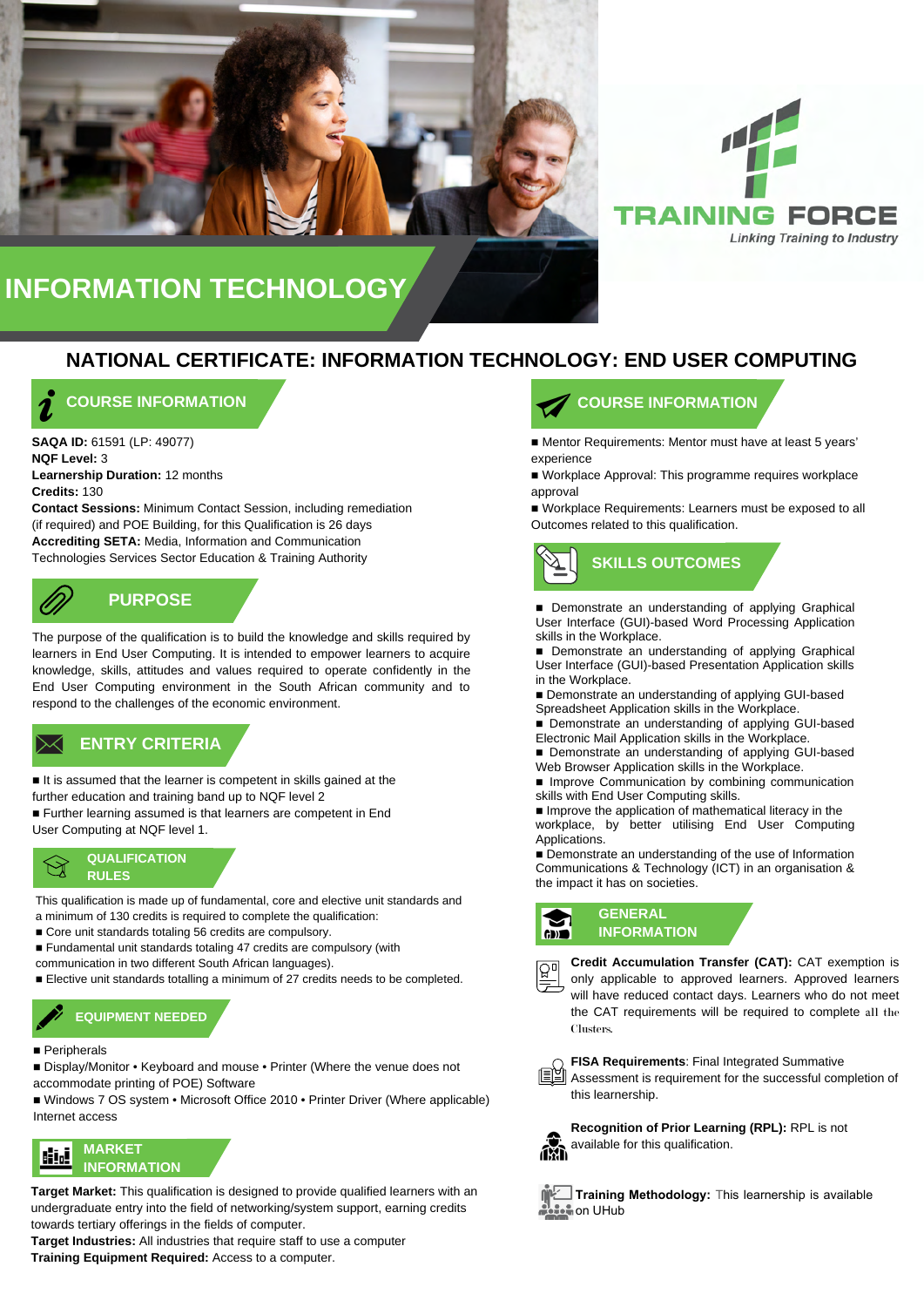



### **Unit Standards**

#### **CLUSTER 1 – COMMUNICATION – CREDIT ACCUMULATION TRANSFER IS APPLICABLE TO THE UNIT STANDARDS BELOW**

| OUTCOME SAQA ID |        | <b>NAME OF UNIT STANDARD</b>                                                                                                                                | <b>CREDITS</b> |
|-----------------|--------|-------------------------------------------------------------------------------------------------------------------------------------------------------------|----------------|
| Fundamental     | 8968   | Accommodate audience and context needs in oral communication                                                                                                |                |
| Fundamental     | 8970   | Write texts for a range of communicative contexts                                                                                                           |                |
| Fundamental     | 8973   | Use language and communication in occupational learning programmes                                                                                          |                |
| Fundamental     | 110023 | Present information in report format                                                                                                                        | 6              |
| Fundamental     | 13915  | Demonstrate knowledge and understanding of HIV / AIDS in a workplace, and its effects on a<br>business subsector, own organization and a specific workplace |                |

■ Recommended training days for Cluster 1 is 5 days

#### **CLUSTER 2 – USING ICT IN AN ORGANISATON**

| <b>OUTCOME SAQA ID</b> |        | <b>NAME OF UNIT STANDARD</b>                                                                                                          | <b>CREDITS</b> |
|------------------------|--------|---------------------------------------------------------------------------------------------------------------------------------------|----------------|
| Core                   | 117925 | Describe the concepts of Information and Communication Technology (ICT) and the use of its<br>components in a healthy and safe manner |                |
| Elective               | 13931  | Monitor and control the maintenance of office equipment                                                                               |                |
| Elective               | 14913  | Explain the principles of computer networks                                                                                           |                |
| Elective               | 114636 | Demonstrate an understanding of preventative maintenance, environmental and safety<br>issues in a computer environment                | 6              |
| Elective               | 258883 | Use generic functions in a Graphical User Interface (GUI)-environment                                                                 |                |

■ Recommended training days for Cluster 3 is 4 days

### **CLUSTER 4 – DESIGN A LAN FOR DEVELOPMENTAL OFFICE AND ENTERPRISE DEVELOPMENT**

| <b>OUTCOME SAQA ID</b> |        | <b>NAME OF UNIT STANDARD</b>                                                               | <b>CREDITS</b> |
|------------------------|--------|--------------------------------------------------------------------------------------------|----------------|
| <b>ICore</b>           | 117924 | Use a Graphical User Interface (GUI)-based word processor to format documents              |                |
| <b>ICore</b>           | 119078 | Use a GUI-based word processor to enhance a document through the use of tables and columns |                |
| ICore                  | 116942 | Use a GUI-based word processor to create merged documents                                  | っ              |

■ Recommended training days for Cluster 3 is 3 days

#### **CLUSTER 4 – MATHEMATICAL LITERACY – CREDIT ACCUMULATION TRANSFER IS APPLICABLE TO THE UNIT STANDARDS BELOW**

| <b>OUTCOME SAQA ID</b> |      | <b>NAME OF UNIT STANDARD</b>                                                                                                                                 | <b>CREDITS</b> |
|------------------------|------|--------------------------------------------------------------------------------------------------------------------------------------------------------------|----------------|
| <b>IFundamental</b>    | 7456 | Use mathematics to investigate and monitor the financial aspects of personal, business and national issues                                                   |                |
| <b>IFundamental</b>    | 9010 | Demonstrate an understanding of the use of different number bases and measurement units<br>and an awareness of error in the context of relevant calculations |                |
| <b>I</b> Fundamental   | 9012 | Investigate life and work related problems using data and probabilities                                                                                      |                |
| <b>IFundamental</b>    | 9013 | Describe, apply, analyze and calculate shape and motion in 2-and 3-dimensional space in different contexts                                                   |                |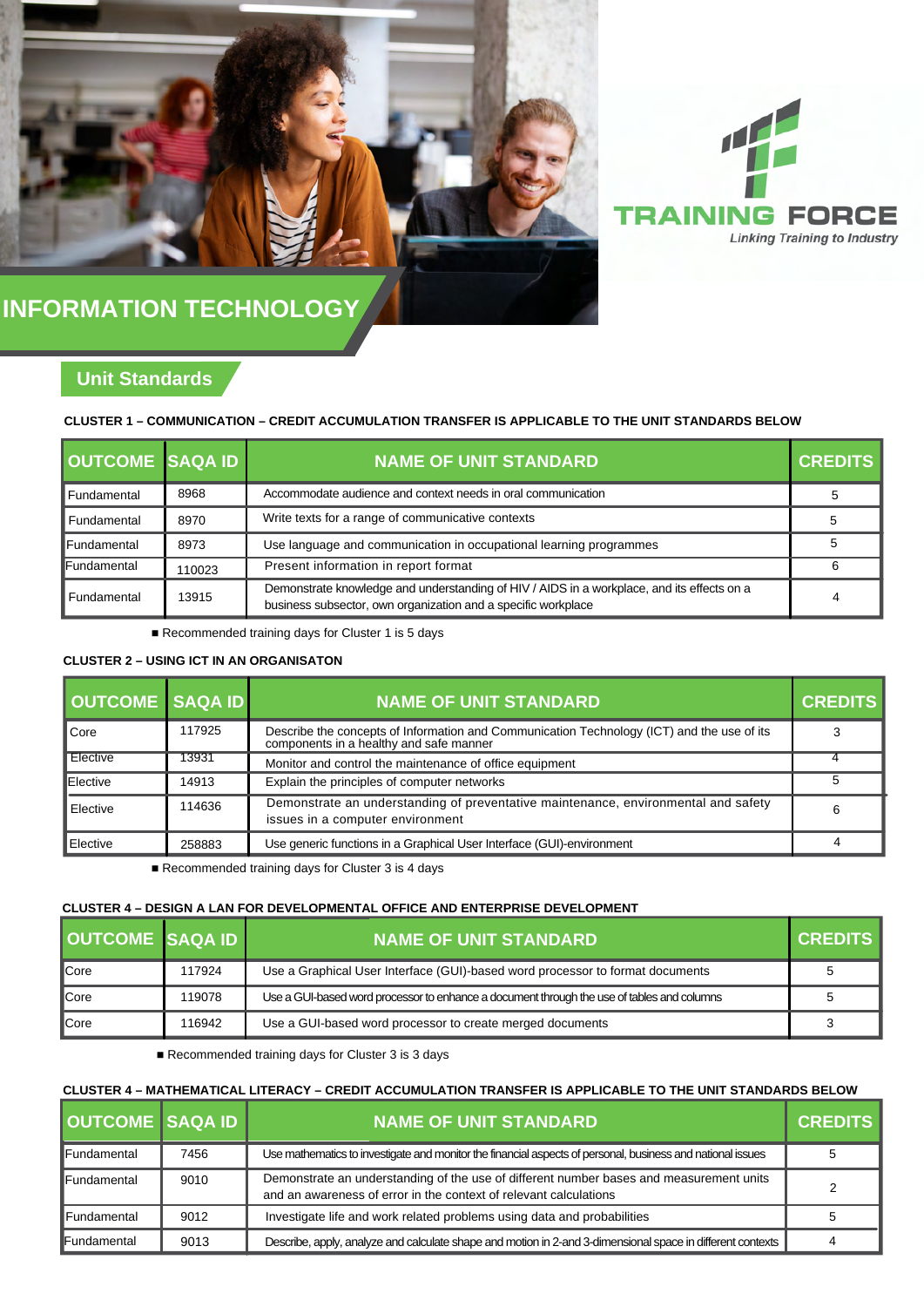



| Fundamental |
|-------------|
|-------------|

**Fundal Perform Basic Business Calculations 6 and 11241 Perform Basic Business Calculations 6 and 1241 6** 

■ Recommended training days for Cluster 4 is 4 days

#### **CLUSTER 4 – DESIGN A LAN FOR DEVELOPMENTAL OFFICE AND ENTERPRISE DEVELOPMENT**

| OUTCOME SAQA ID |        | <b>NAME OF UNIT STANDARD.</b>                                                        | <b>CREDITS</b> |
|-----------------|--------|--------------------------------------------------------------------------------------|----------------|
| <b>Core</b>     | 116931 | Use a Graphical User Interface (GUI)-based web-browser to search the Internet        |                |
| <b>Core</b>     | 115391 | Demonstrate an understanding of the principles of the internet and the worldwide-web |                |
| <b>C</b> ore    | 114076 | Use computer technology to research a computer topic                                 |                |

■ Recommended training days for Cluster 5 is 2 days

#### **CLUSTER 6 – DATABASE ACCESS**

| <b>OUTCOME SAQA ID</b> |        | <b>NAME OF UNIT STANDARD</b>                                                                                                            | I CREDITS I |
|------------------------|--------|-----------------------------------------------------------------------------------------------------------------------------------------|-------------|
| Core                   | 117923 | Use a Graphical User Interface (GUI)-based presentation application to prepare and<br>produce a presentation according to a given brief |             |
| Core                   | 116930 | Use a Graphical User Interface (GUI)-based presentation application to enhance presentation appearance                                  |             |

■ Recommended training days for Cluster 6 is 2 days

#### **CLUSTER 7 – CREATING, EDITING AND ENHANCING SPREADSHEETS**

| <b>OUTCOME SAQA ID</b> |        | <b>NAME OF UNIT STANDARD</b>                                                                                                                 | <b>CREDITS</b> |
|------------------------|--------|----------------------------------------------------------------------------------------------------------------------------------------------|----------------|
| Core                   | 116937 | Use a Graphical User Interface (GUI)-based spreadsheet application to create and edit spreadsheets                                           | 4              |
| Core                   | 116940 | Use a Graphical User Interface (GUI)-based spreadsheet application to solve a given problem                                                  |                |
| Core                   | 116943 | Using a Graphical User Interface (GUI)-based spreadsheet application, enhance the<br>functionality and apply graph / charts to a spreadsheet |                |
| Elective               | 258876 | Work with Spreadsheets                                                                                                                       |                |

■ Recommended training days for Cluster 7 is 3 days

#### **CLUSTER 8 – USING MICROSOFT OFFICE OUTLOOK**

| <b>OUTCOME SAQA ID</b> |        | <b>NAME OF UNIT STANDARD</b>                                                                                         | <b>CREDITS</b> |
|------------------------|--------|----------------------------------------------------------------------------------------------------------------------|----------------|
| Core                   | 116945 | Use electronic mail to send and receive messages                                                                     |                |
| Core                   | 116935 | Enhance, edit and organise electronic messages using a Graphical User Interface<br>(GUI)-based messaging application |                |

■ Recommended training days for Cluster 8 is 1 day